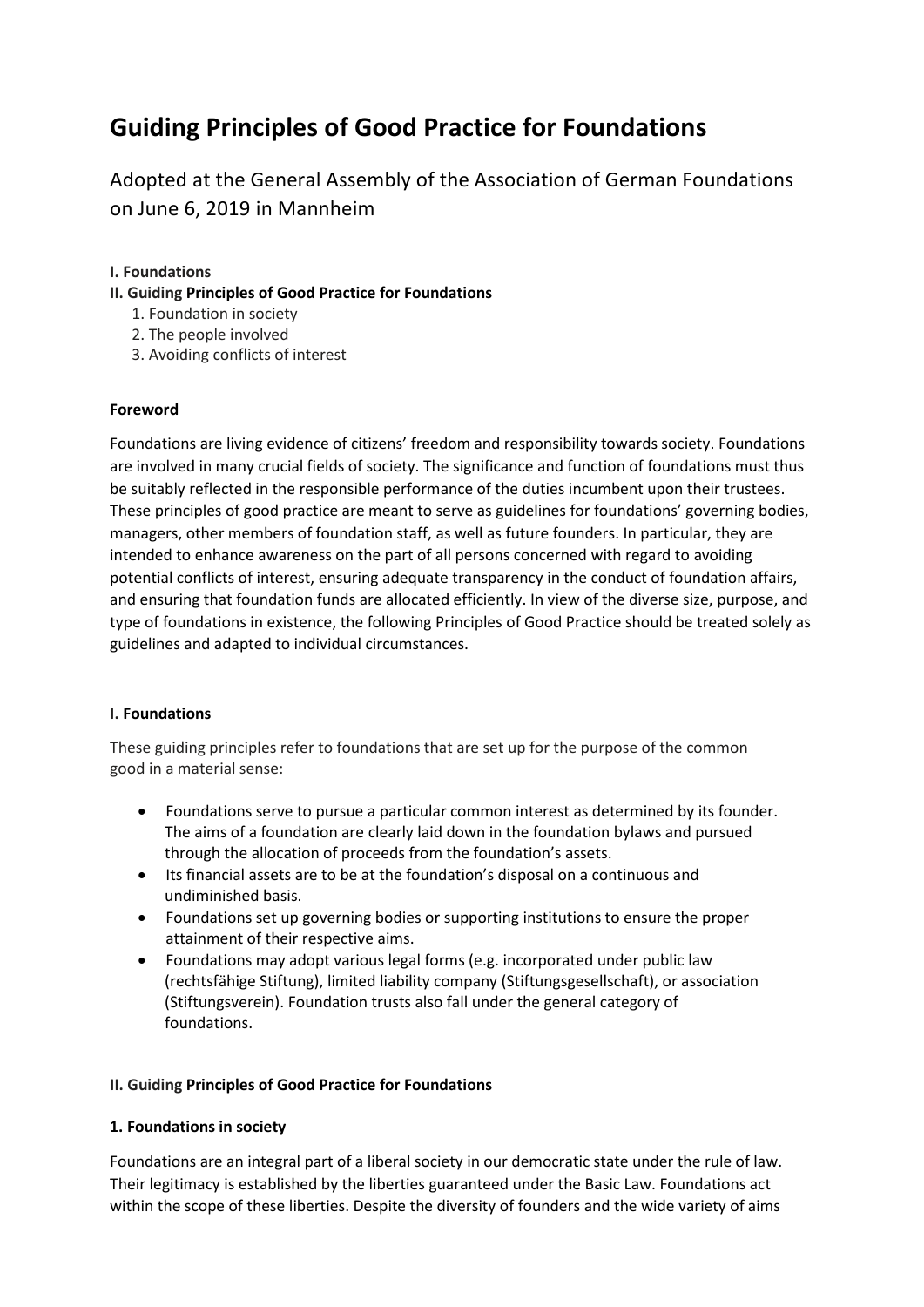among foundations, all foundations are committed to the values of our democracy. Through their charitable work, foundations comply with the obligation established in the Basic Law that the use of property "shall also serve the public good ".

**Principle 1:** Foundations shall respect the human dignity of every individual in accordance with the Basic Law: "No person shall be favoured or disfavoured because of sex, parentage, race, language, homeland and origin, faith, or religious or political opinions. No person shall be disfavoured because of disability". Opinions are free, as is the case with art, scholarship, faith, and conscience.

**Principle 2:** Foundations should see themselves as part of our fortified and disputatious democracy that is prepared to defend the liberal democratic order. Within the legal framework, foundations shall play an active role in maintaining, shaping, and advancing the democratic polity.

**Principle 3:** Even when foundations operate solely in Germany, they are still part of international developments related to civil society. Insofar as their means allow, foundations shall promote peace and open societies beyond their national borders as well.

**Principle 4:** In their work, foundations shall strive to put gender equality into practice and to take advantage of the opportunities that diversity offers.

**Principle 5:** Foundations should embrace the challenges and potential that social and technological change harbours. Insofar as their means allow, foundations shall work to ensure that as many people as possible are able to share in the opportunities of such change.

**Principle 6:** Foundations should act in a sustainable manner, mindful of their responsibility towards future generations. Insofar as their means allow, foundations shall promote the preservation of the natural bases of life, particularly with regard to curbing the climate crisis and preserving biodiversity, in accordance with the UN's 2030 Agenda for Sustainable Development and the Paris Agreement.

#### **2. The people involved**

In the performance of their duties, the members of a foundation's governing bodies, its managers, and staff must act at all times in compliance with the legal regulations for the charitable and foundation sector, and in accordance with the following principles in particular:

**Principle 7:** They act as trustees of the founder's intentions as laid down in the foundation bylaws. They are bound to the foundation bylaws and pursue its objectives in good faith and to the best of their ability.

**Principle 8:** They are committed to maintaining the sustainable earning capacity of the assets placed in their trust. Foundations should therefore reflect on their targets concerning earning capacity and value retention, as well as with regard to sustainability and possible contributions to the attainment of their respective aims. Foundations should also draw up relevant policies in writing for investing their assets.

**Principle 9:** Accounting and financial reporting procedures are to provide a real-time, accurate, and complete picture of the foundation's financial situation.

**Principle 10:** They must ensure that the administrative costs do not become excessive.